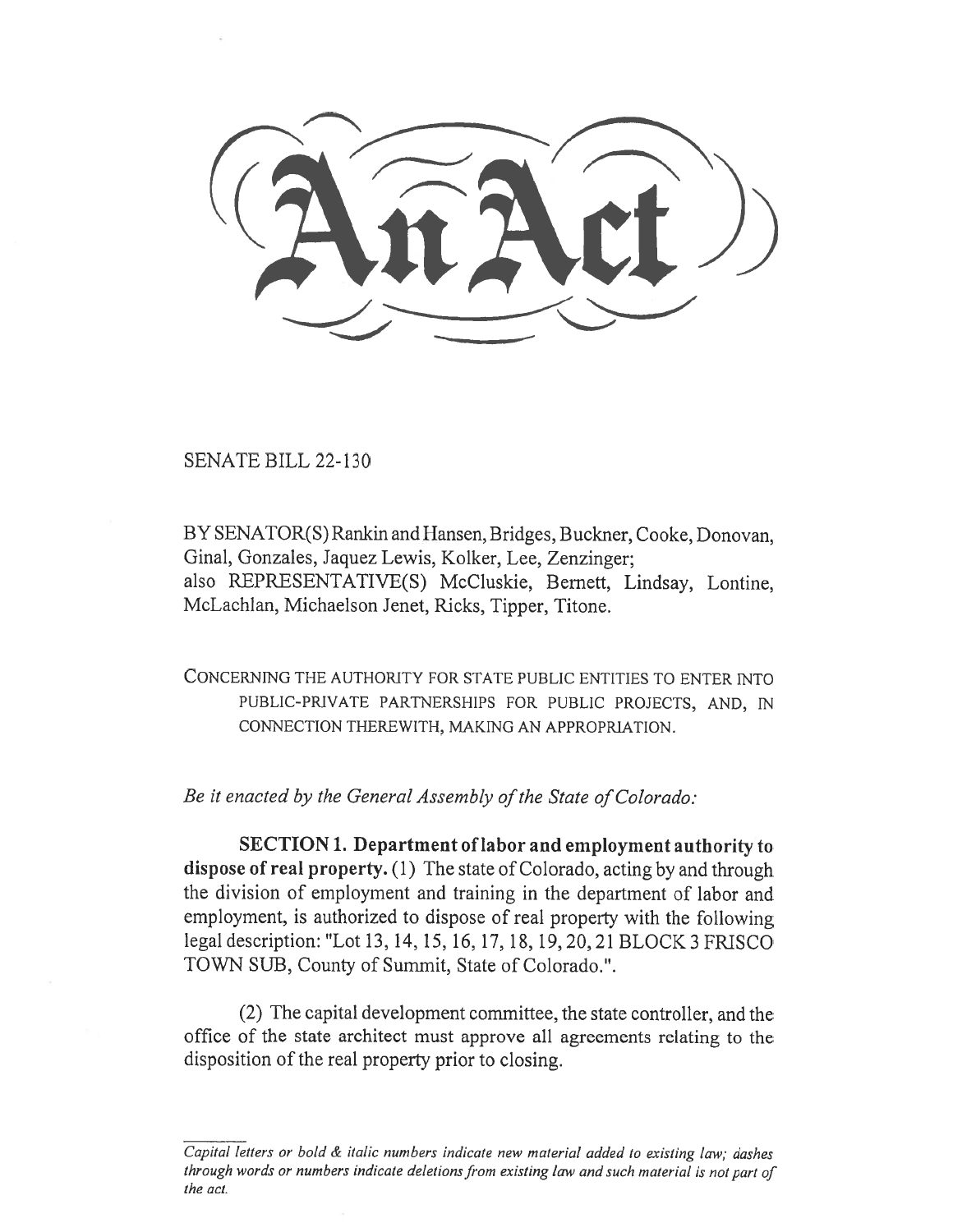(3) The proceeds of the disposition of the real property described in subsection (1) of this section must be credited to the employment support fund created in section 8-77-109, Colorado Revised Statutes, to be used for the future improvement of buildings used by the department of labor and employment.

SECTION 2. In Colorado Revised Statutes, add article 94 to title 24 as follows:

# ARTICLE 94 Public-private Partnerships for State Public Entities

24-94-101. Legislative declaration. (1) THE GENERAL ASSEMBLY HEREBY FINDS AND DECLARES THAT:

(a) PUBLIC-PRIVATE PARTNERSHIPS ARE AN EFFECTIVE TOOL TO LEVERAGE THE EXPERTISE AND RESOURCES OF BOTH THE PUBLIC AND PRIVATE SECTORS TO ACCOMMODATE MULTIFACETED SOCIAL INFRASTRUCTURE AND OPERATIONAL NEEDS;

(b) PUBLIC-PRIVATE PARTNERSHIPS HAVE A PROVEN TRACK RECORD OF ENABLING PUBLIC PROJECTS TO BE COMPLETED ON TIME AND AT A LOWER COST THAN EITHER THE PUBLIC OR PRIVATE SECTORS ARE ABLE TO ACHIEVE ALONE;

(c) DELIVERING PUBLIC PROJECTS THROUGH PUBLIC-PRIVATE PARTNERSHIPS IS AN EFFECTIVE MODEL TO ACCOMMODATE SOME OF OUR STATE'S MOST PRESSING AND FOUNDATIONAL NEEDS, SUCH AS INCREASED BEHAVIORAL HEALTH CAPACITY, BROADBAND DEPLOYMENT, AFFORDABLE HOUSING DEVELOPMENT, AND CHILD CARE SERVICES;

(d) THE COVID-19 PANDEMIC FORCED THE CLOSURE OF MANY CHILD CARE FACILITIES AND CLASSROOMS, EXACERBATING A CHILD CARE SHORTAGE THAT FORCED MANY PARENTS TO COMPROMISE BETWEEN WORK AND FAMILY LIFE; AND

(e) COLORADO FAMILIES HAVE LONG STRUGGLED WITH THE COST OF CHILD CARE AND IT REMAINS ONE OF THE PRIMARY BARRIERS TO FULL PARTICIPATION IN THE WORKFORCE.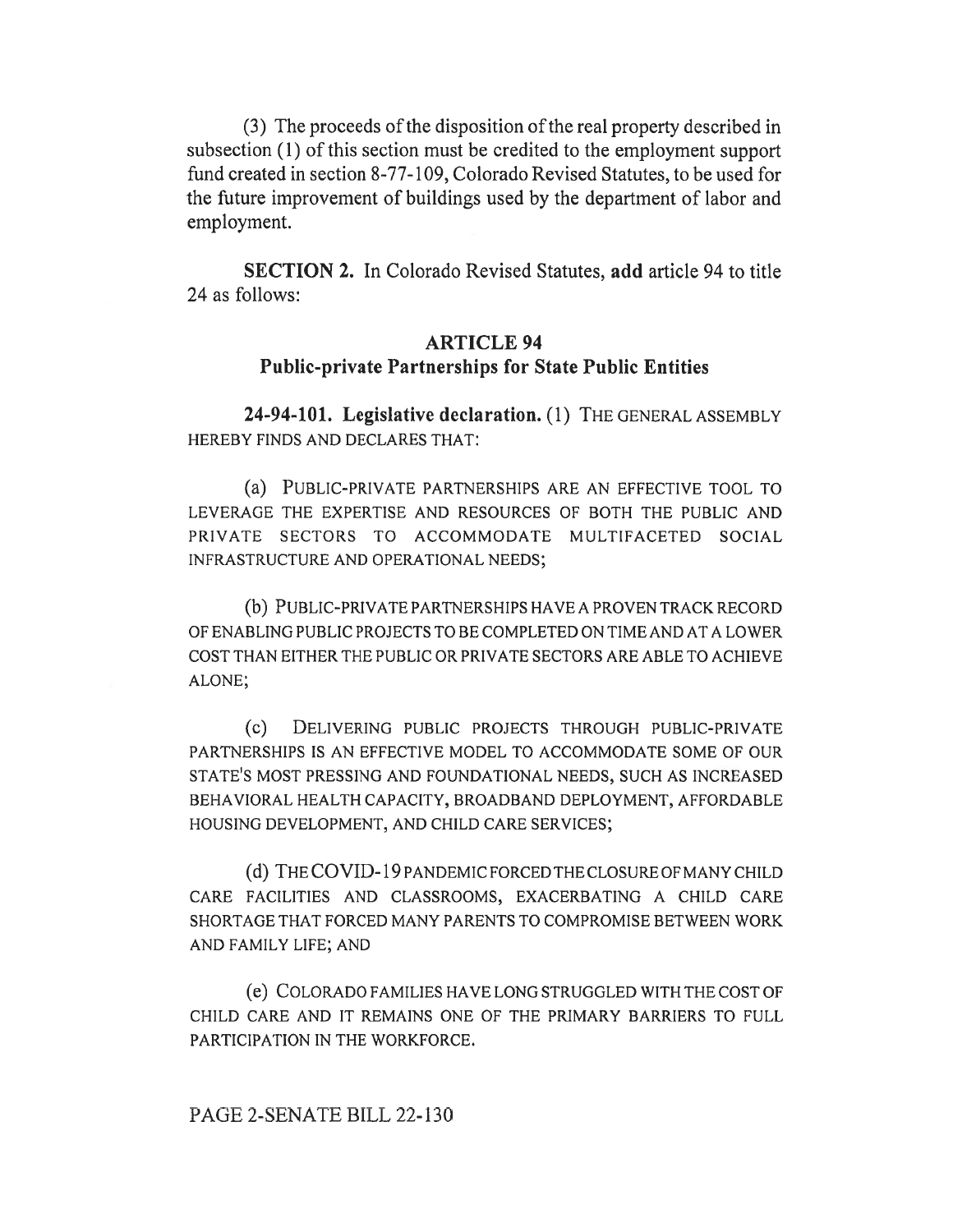(2) THE GENERAL ASSEMBLY FURTHER FINDS AND DECLARES THAT IT IS THE INTENT OF THIS ARTICLE 94 TO PERMIT STATE PUBLIC ENTITIES TO ENTER INTO PUBLIC-PRIVATE PARTNERSHIPS TO:

(a) DEVELOP, BUILD, FINANCE, OPERATE, AND MAINTAIN QUALITY, COST-EFFECTIVE PUBLIC PROJECTS THAT PROVIDE ECONOMIC AND SOCIAL VALUE;

(b) PROVIDE A WELL-DEFINED AND TRANSPARENT PROCESS TO FACILITATE COLLABORATION BETWEEN STATE PUBLIC ENTITIES AND PRIVATE PARTNERS WHILE ENABLING ACCESS TO PRIVATE CAPITAL;

(C) BRING INNOVATIVE THINKING AND APPROACHES TO PUBLIC PROJECTS;

(d) REDUCE TOTAL LIFE-CYCLE COSTS OF PUBLIC PROJECTS; AND

(e) ALLOW FOR COST, RISK, AND BENEFIT SHARING BETWEEN PUBLIC AND PRIVATE PARTNERS.

24-94-102. Definitions. AS USED IN THIS ARTICLE 94, UNLESS THE CONTEXT OTHERWISE REQUIRES:

(1) "DEPARTMENT" MEANS THE DEPARTMENT OF PERSONNEL.

(2) "DEVELOP" MEANS TO PLAN, DESIGN, DEVELOP, BUILD, ESTABLISH, FINANCE, LEASE, ACQUIRE, INSTALL, CONSTRUCT, RECONSTRUCT, OR EXPAND A PUBLIC PROJECT.

(3) "EXECUTIVE DIRECTOR" MEANS THE EXECUTIVE DIRECTOR OF THE DEPARTMENT OF PERSONNEL OR THE EXECUTIVE DIRECTOR'S DESIGNEE.

(4) "FINANCE" MEANS THE SUPPLY BY A PRIVATE PARTNER OF RESOURCES TO ACCOMPLISH ALL OR ANY PART OF THE WORK OR SERVICES FOR A PUBLIC PROJECT, INCLUDING FUNDS, FINANCING, INCOME, REVENUE, COST SHARING, TECHNOLOGY, PERSONNEL, EQUIPMENT, EXPERTISE, DATA, OR ENGINEERING, CONSTRUCTION, OR MAINTENANCE SERVICES.

(5) "OPERATE" MEANS TO FINANCE, OPERATE, MAINTAIN, IMPROVE, EQUIP, MODIFY, REPAIR, OR ADMINISTER A PUBLIC PROJECT.

PAGE 3-SENATE BILL 22-130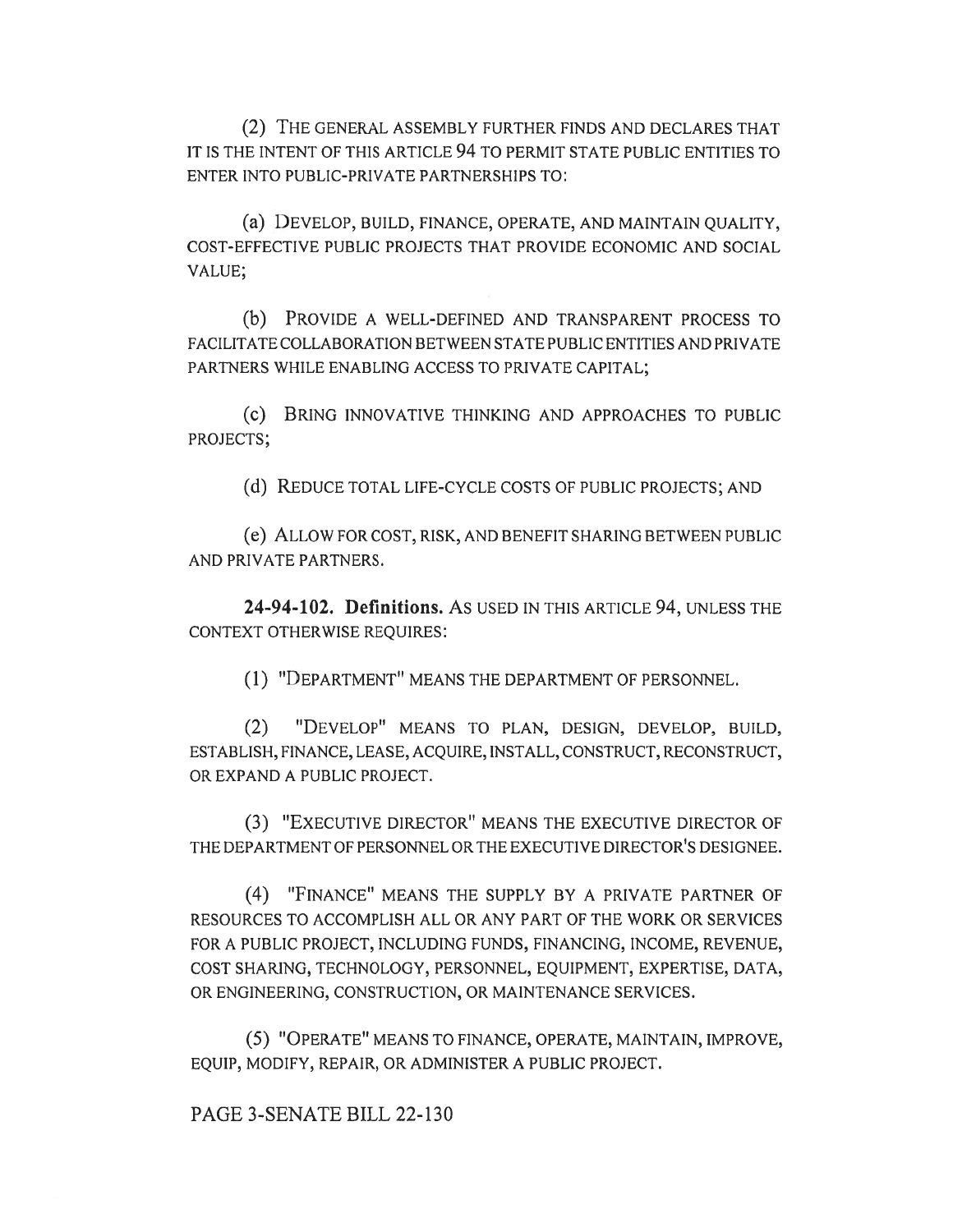(6) "PRIVATE PARTNER" MEANS ANY NATURAL PERSON, CORPORATION, GENERAL PARTNERSHIP, LIMITED LIABILITY COMPANY, LIMITED PARTNERSHIP, JOINT VENTURE, BUSINESS TRUST, PUBLIC BENEFIT CORPORATION, NONPROFIT ENTITY, LOCAL GOVERNMENT, OTHER PRIVATE BUSINESS ENTITY, OR ANY COMBINATION THEREOF.

(7) "PUBLIC-PRIVATE AGREEMENT" MEANS ANY AGREEMENT BETWEEN ONE OR MORE PRIVATE PARTNERS AND ONE OR MORE STATE PUBLIC ENTITIES THAT CONTRACTUALLY PROVIDES FOR THE RESPONSIBILITIES OF ALL PARTIES IN NEGOTIATING, DEVELOPING, OR OPERATING ANY ASPECT OF A PROPOSED OR APPROVED PUBLIC PROJECT OR FINANCED PURCHASED OF AN ASSET. "PUBLIC-PRIVATE AGREEMENT" DOES NOT MEAN A GRANT OR INCENTIVE PROGRAM ESTABLISHED IN ANOTHER PROVISION OF LAW OR AN AGREEMENT APPROVED BY THE ECONOMIC DEVELOPMENT COMMISSION PURSUANT TO PARTS 1 AND 3 OF ARTICLE 46 OF THIS TITLE 24.

(8) "PUBLIC-PRIVATE PARTNERSHIP" MEANS AN AGREEMENT BETWEEN ONE OR MORE STATE PUBLIC ENTITIES AND ONE OR MORE PRIVATE PARTNERS BY WHICH A STATE PUBLIC ENTITY MAY ALLOCATE RESPONSIBILITY OR RISK TO A PRIVATE PARTNER TO DEVELOP OR OPERATE A PUBLIC PROJECT AND, IN RETURN, THE PRIVATE PARTNER MAY RECEIVE THE RIGHT TO ALL OR A PORTION OF FEES GENERATED BY THE PUBLIC PROJECT, AVAILABILITY PAYMENTS MADE BY THE STATE PUBLIC ENTITY, OTHER PUBLIC MONEY, OR ANY OTHER LEGALLY AVAILABLE CONSIDERATION. A PUBLIC-PRIVATE PARTNERSHIP DOES NOT CONFER ONTO THE RELATIONSHIP FORMED ANY OF THE ATTRIBUTES OR INCIDENTS OF A PARTNERSHIP PURSUANT TO SECTION 7-60-106 OR THE COMMON LAW. "PUBLIC-PRIVATE PARTNERSHIP" DOES NOT MEAN ANY GRANT OR INCENTIVE PROGRAM ESTABLISHED BY ANOTHER PROVISION OF LAW OR AGREEMENTS THAT ARE APPROVED BY THE ECONOMIC DEVELOPMENT COMMISSION, INCLUDING BUT NOT LIMITED TO GRANT OR INCENTIVE PROGRAMS DESCRIBED IN PARTS 1 AND 3 OF ARTICLE 46 OF THIS TITLE 24.

(9) "PUBLIC PROJECT" MEANS ANY CONSTRUCTION, ALTERATION, REPAIR, DEMOLITION, OR IMPROVEMENT OF ANY STATE-OWNED LAND, BUILDING, STRUCTURE, FACILITY, ASSET, OR OTHER PUBLIC IMPROVEMENT SUITABLE FOR AND INTENDED FOR USE IN THE PROMOTION OF THE PUBLIC HEALTH, WELFARE, OR SAFETY, AND ANY MAINTENANCE PROGRAMS FOR THE UPKEEP OF SUCH PROJECTS SUBJECT TO PART 2 OF ARTICLE 92 OF THIS TITLE 24. "PUBLIC PROJECT" INCLUDES BUT IS NOT LIMITED TO A PROJECT FOR

## PAGE 4-SENATE BILL 22-130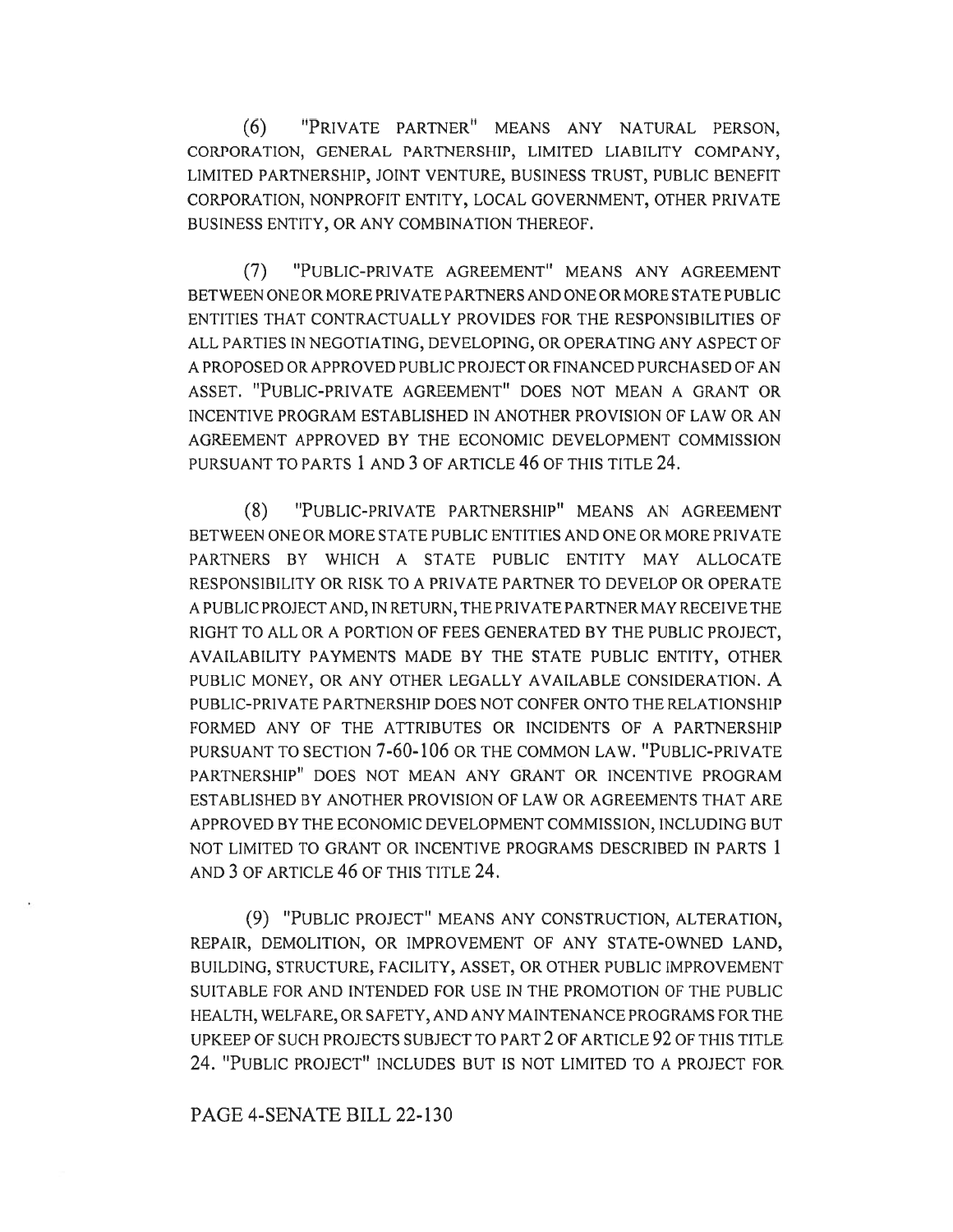CIVIC, CHILD CARE, MEDICAL, UTILITY, TELECOMMUNICATION, CULTURAL, RECREATIONAL, OR EDUCATIONAL FACILITIES OR SERVICES.

(10) "STATE PUBLIC ENTITY" MEANS ANY DEPARTMENT, AGENCY, OR SUBDIVISION OF THE EXECUTIVE BRANCH OF STATE GOVERNMENT; EXCEPT THAT "STATE PUBLIC ENTITY" DOES NOT INCLUDE STATE ENTITIES THAT HAVE SPECIFIC STATUTORY AUTHORITY TO ENTER INTO PUBLIC-PRIVATE PARTNERSHIPS, INCLUDING BUT NOT LIMITED TO THE AUTHORITY SPECIFIED IN SECTIONS 23-3.1-301 (1), 23-3.1-306.5, 24-33.5-510, 26-6.9-102, 32-22-105 (1)(a)(VIII), 40-2-123, AND 43-4-806.

(1 1) "SUBCOMMITTEE" MEANS THE PUBLIC-PRIVATE PARTNERSHIP SUBCOMMITTEE OF THE COLORADO ECONOMIC DEVELOPMENT COMMISSION CREATED IN SECTION 24-46-102 (4).

(12) "UNIT" MEANS THE PUBLIC-PRIVATE COLLABORATION UNIT CREATED IN SECTION 24-94-103 (2).

24-94-103. Public-private partnerships - oversight of state public entities in the executive branch of state government. (1) WITHIN ONE YEAR OF THE EFFECTIVE DATE OF THIS ARTICLE 94, THE EXECUTIVE DIRECTOR SHALL:

(a) CREATE REQUIREMENTS REGARDING THE AUTHORITY FOR STATE PUBLIC ENTITIES TO INITIATE REQUESTS FOR PROPOSALS OR BIDS OR TO REVIEW ANY PRIVATE PARTNER-INITIATED PROPOSALS FOR PUBLIC PROJECTS TO BE COMPLETED THROUGH PUBLIC-PRIVATE PARTNERSHIPS SUBJECT TO THE EXECUTIVE DIRECTOR'S APPROVAL PURSUANT TO SECTION 24-94-104(1). THE PROCESSES MAY INCLUDE, BUT NEED NOT LIMITED TO:

(I) COMPLETION OF ANALYSES REGARDING PERCEIVED ADVANTAGES, DISADVANTAGES, RISKS, BENEFITS, COSTS, AND VALUE-FOR-MONEY OF A PROPOSED PUBLIC-PRIVATE PARTNERSHIP;

(II) DOCUMENTED CONSIDERATIONS OF POTENTIAL FUNDING ALTERNATIVES, IMPACTS ON AFFECTED COMMUNITIES, AND THE SUITABILITY AND SCOPE OF A PROPOSED PUBLIC-PRIVATE PARTNERSHIP;

(III) DOCUMENTED CONSIDERATIONS OF THE ENTIRE LIFE CYCLE OF A PROPOSED PUBLIC-PRIVATE PARTNERSHIP, INCLUDING PLANNING, DESIGN,

PAGE 5-SENATE BILL 22-130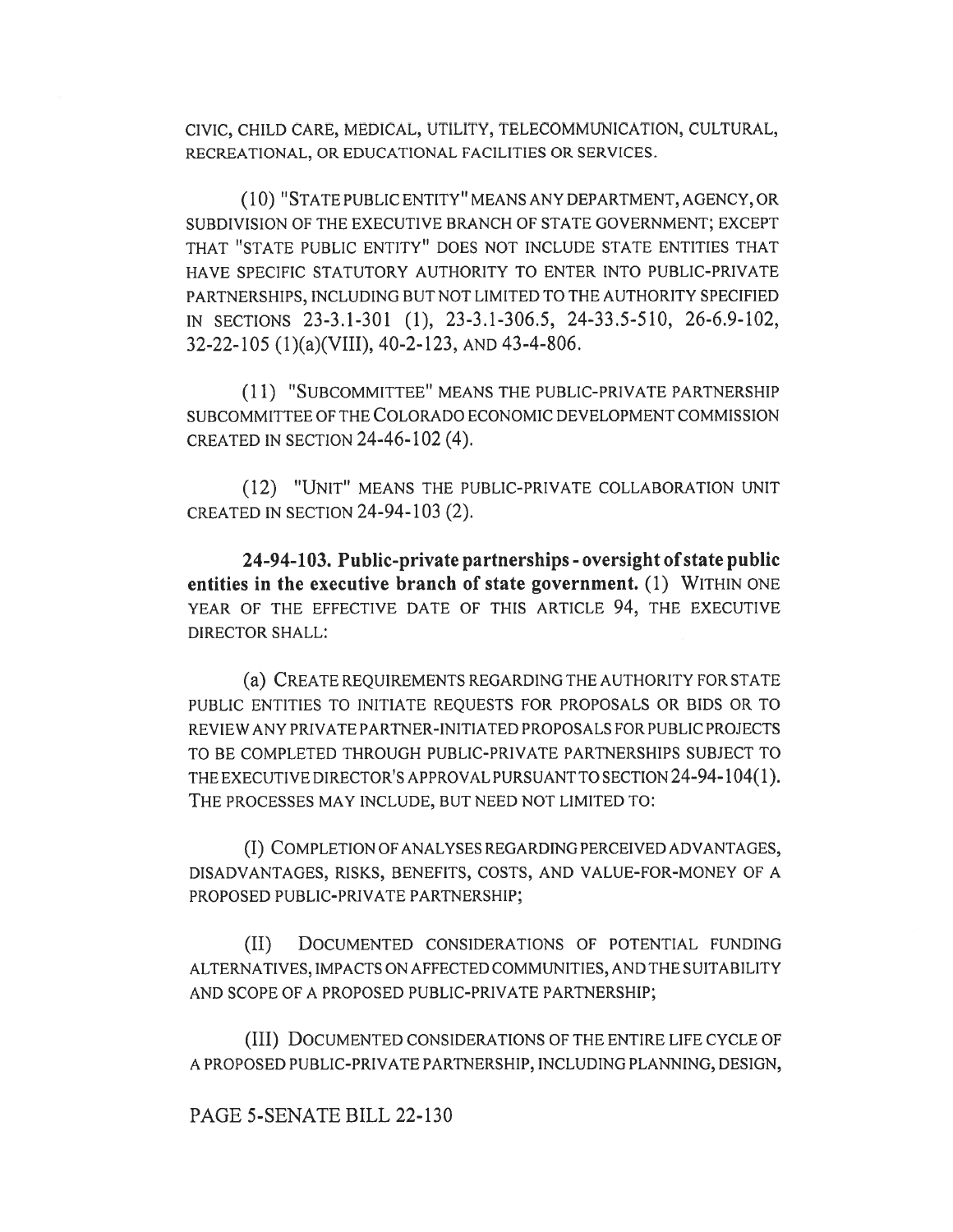ENGINEERING, CONSTRUCTION, REPAIR, MAINTENANCE, OPERATIONS, FINANCING, AND HANDOVER;

(IV) DUE DILIGENCE REQUIREMENTS; AND

(V) DEVELOPMENT OF ANY OTHER MATERIALS, ANALYSES, CONSIDERATIONS, REQUIREMENTS, OR REPORTS NECESSARY FOR THE EXECUTIVE DIRECTOR TO MAKE A DETERMINATION THAT THE PROPOSAL FOR A PUBLIC-PRIVATE PARTNERSHIP SERVES AN IMPORTANT SOCIAL OR ECONOMIC VALUE, INCLUDING BUT NOT LIMITED TO INCREASED BEHAVIORAL HEALTH CAPACITY, BROADBAND DEPLOYMENT, AFFORDABLE HOUSING DEVELOPMENT, CHILD CARE SERVICES, OR ANY OTHER PUBLIC BENEFIT.

(b) CREATE REQUIREMENTS REGARDING THE AUTHORITY FOR STATE PUBLIC ENTITIES TO EXECUTE PUBLIC-PRIVATE PARTNERSHIP AGREEMENTS FOR PUBLIC PROJECTS SUBJECT TO THE EXECUTIVE DIRECTOR'S APPROVAL PURSUANT TO SECTION 24-94-104 (1). THE PROCESSES MAY INCLUDE, BUT NEED NOT BE LIMITED TO:

(I) ACCEPTABLE PROJECT DELIVERY METHODS, INCLUDING ALTERNATIVE DELIVERY METHODS, FOR AN APPROVED PUBLIC-PRIVATE PARTNERSHIP PROPOSAL;

(II) ACCEPTABLE FINANCING METHODS FOR AN APPROVED PUBLIC-PRIVATE PARTNERSHIP, INCLUDING BUT NOT LIMITED TO A PLEDGE OF, SECURITY OF, INTEREST IN, OR LIEN ON PROPERTY OR INTEREST IN PROPERTY, AND ANY AMOUNTS, TERMS, AND CONDITIONS TO BE INCLUDED IN PUBLIC-PRIVATE AGREEMENTS;

(III) REPORTING REQUIREMENTS FOR STATE PUBLIC ENTITIES AND PRIVATE PARTNERS THROUGHOUT THE LIFE CYCLE OF AN EXECUTIVE DIRECTOR-APPROVED PUBLIC-PRIVATE PARTNERSHIP;

(IV) POLICIES CONCERNING TRANSPARENCY AND TIMELY REPORTING; AND

(V) DEVELOPING A FAIR, UNBIASED METHOD OF CHOOSING PROPOSALS BASED ON THE BEST INTERESTS OF THE STATE AND CONSIDERING FINANCIAL COSTS AND BENEFITS TO THE STATE AND PUBLIC PROJECT USERS.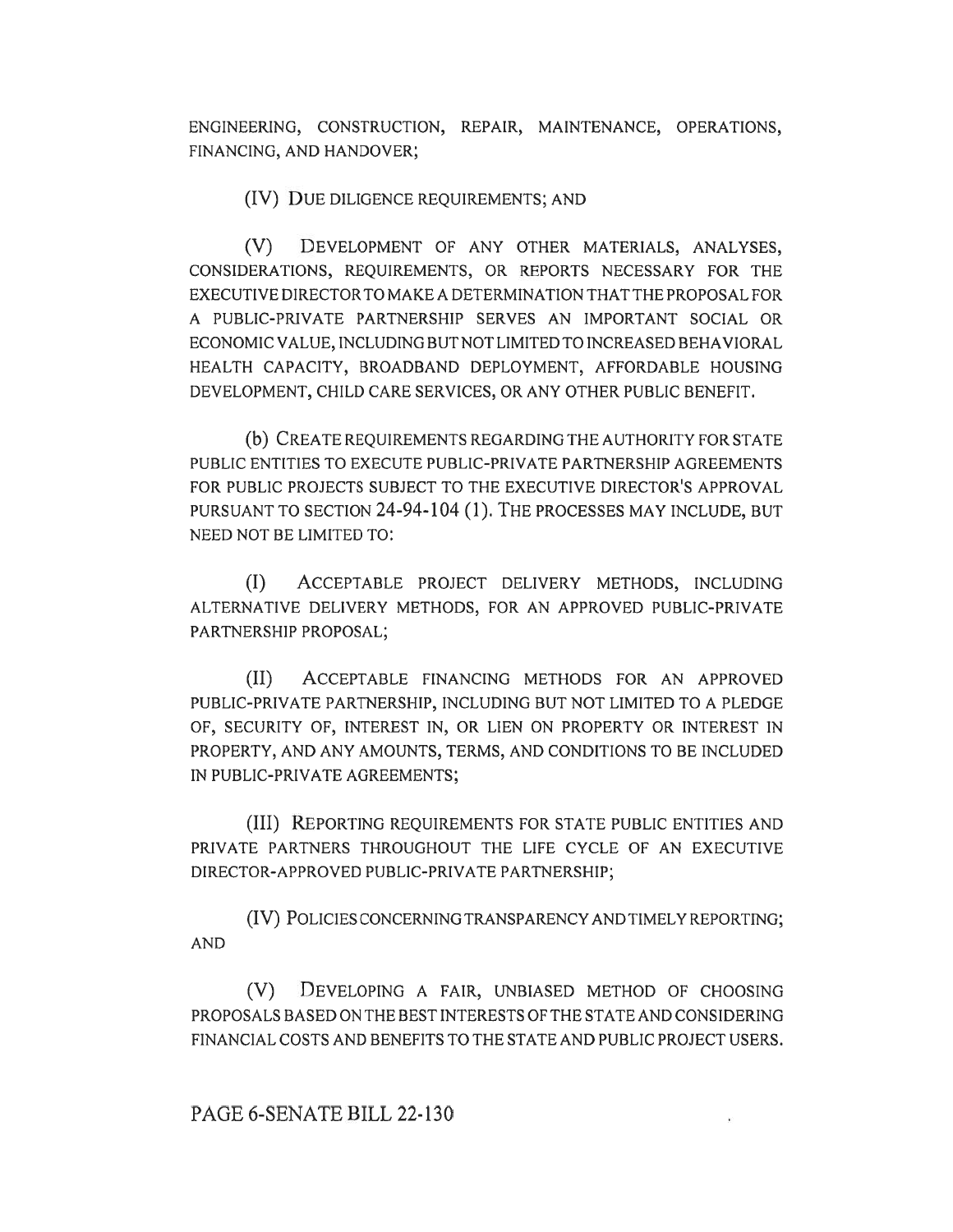(c) FURTHER DEFINE ANY RELEVANT TERMS IN THIS ARTICLE 94, INCLUDING BUT NOT LIMITED TO PUBLIC-PRIVATE PARTNERSHIP AND PUBLIC-PRIVATE AGREEMENT; AND

(d) DEVELOP COST THRESHOLDS FOR PUBLIC PROJECTS THAT QUALIFY AS A PUBLIC-PRIVATE PARTNERSHIP OR PUBLIC-PRIVATE AGREEMENT, WHICH MAY DEPEND ON THE TYPE OF PROJECT AND THE RESPONSIBLE STATE PUBLIC ENTITY.

(2) THERE IS HEREBY ESTABLISHED THE PUBLIC-PRIVATE COLLABORATION UNIT IN THE DEPARTMENT. THE UNIT SHALL:

(a) IN COORDINATION WITH RELEVANT STATE PUBLIC ENTITIES, IDENTIFY, PRIORITIZE, AND ADVANCE POTENTIAL PUBLIC PROJECTS THAT MAY BE BEST DELIVERED THROUGH A PUBLIC-PRIVATE PARTNERSHIP;

(b) FACILITATE COLLABORATION BETWEEN STATE PUBLIC ENTITIES AND PRIVATE PARTNERS IN CONNECTION WITH PUBLIC PROJECTS;

(c) PROVIDE TECHNICAL ASSISTANCE AND EXPERTISE TO STATE PUBLIC ENTITIES IN CONNECTION WITH ANY ASPECT OF PROPOSED OR APPROVED PUBLIC-PRIVATE PARTNERSHIPS, WHICH MAY INCLUDE ASSISTANCE WITH:

(I) SATISFYING THE REQUIREMENTS ESTABLISHED BY THE EXECUTIVE DIRECTOR IN SUBSECTIONS  $(1)(a)$  AND  $(1)(b)$  OF THIS SECTION;

(II) PROJECT SCREENING, PLANNING, DEVELOPMENT, PROCUREMENT, OPERATIONS, AND MANAGEMENT; AND

(III) SERVING AS A LIAISON WITH FEDERAL AND LOCAL GOVERNMENT OFFICIALS;

(d) CREATE BEST PRACTICES THAT INCORPORATE LESSONS LEARNED FROM OTHER PUBLIC-PRIVATE PARTNERSHIPS FOR EVERY STAGE OF THE LIFE CYCLE OF A PUBLIC-PRIVATE PARTNERSHIP, WHICH MAY INCLUDE:

(I) STANDARDIZING METHODOLOGIES AND PROCESSES;

(II) CREATING TEMPLATES FOR INTERAGENCY AGREEMENTS THAT

PAGE 7-SENATE BILL 22-130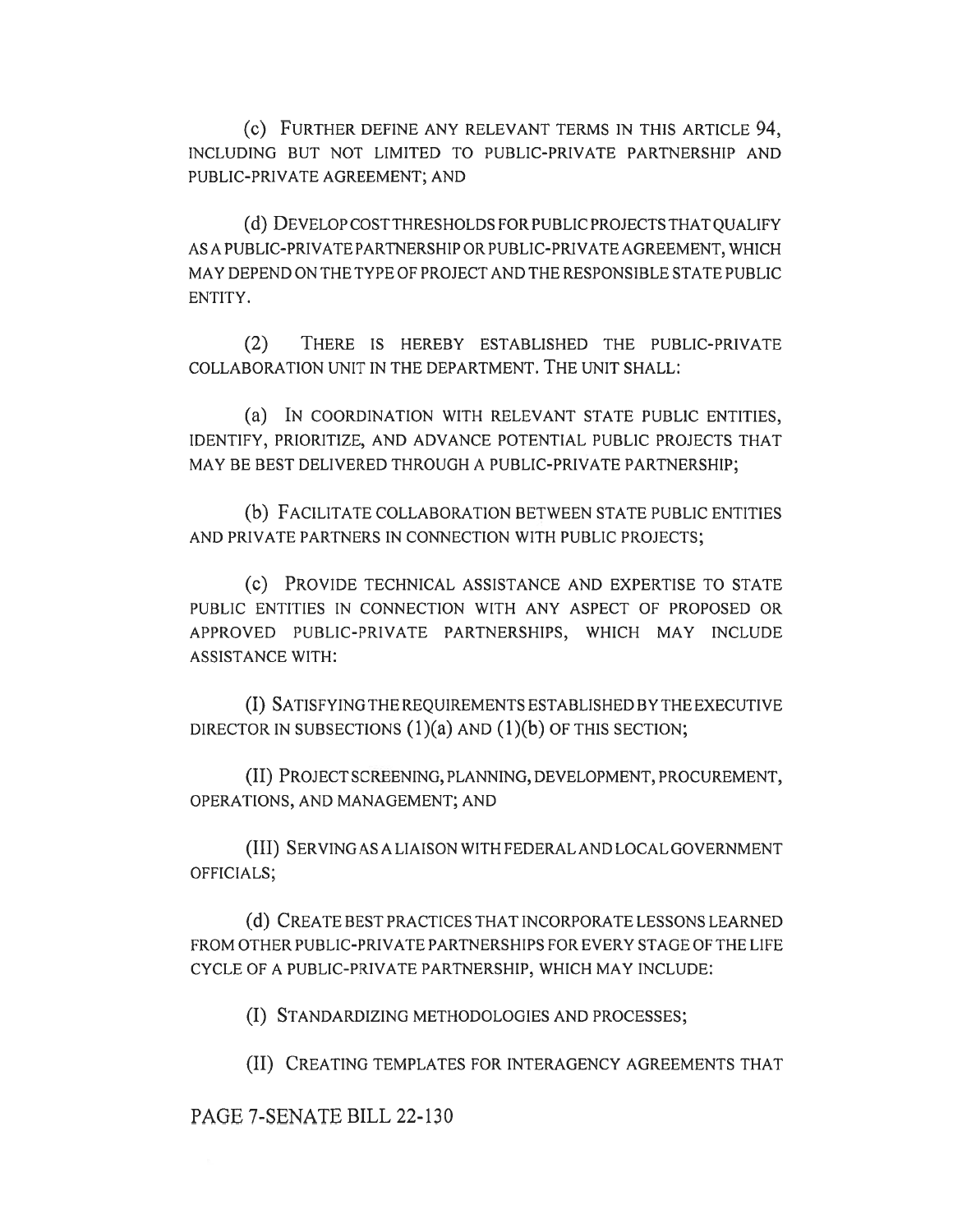IDENTIFY PROJECT RESOURCES AND RESPONSIBILITIES; AND

(III) CREATING TEMPLATES FOR PARTNERSHIP AGREEMENTS THAT ADDRESS RISK ALLOCATIONS, KEY TERMS, AND CONDITIONS;

(e) CONDUCT PUBLIC AND STAKEHOLDER ENGAGEMENT TO ENCOURAGE TRANSPARENCY, ACCOUNTABILITY, AND INFORMATION SHARING REGARDING PUBLIC-PRIVATE PARTNERSHIPS;

(f) TRACK PROPOSED, ONGOING, AND COMPLETED PUBLIC-PRIVATE PARTNERSHIPS;

(g) ATTRACT PRIVATE INVESTMENTS FOR PUBLIC PROJECTS; AND

(h) IN COORDINATION WITH THE DEPARTMENT OF EARLY CHILDHOOD, CREATED IN SECTION 24-1-120.5 (1), DISTRIBUTE FUNDING TO HELP INCREASE THE SUPPLY OF CHILD CARE FACILITIES USING PUBLIC BUILDINGS OR OTHER APPROPRIATE PUBLIC ASSETS.

(3) FOR THE 2023-24 STATE FISCAL YEAR AND FOR EACH STATE FISCAL YEAR THEREAFTER, THE GENERAL ASSEMBLY SHALL MAKE AN APPROPRIATION FROM THE GENERAL FUND TO THE DEPARTMENT FOR THE STANDARD OPERATING EXPENSES OF THE PUBLIC-PRIVATE COLLABORATION UNIT CREATED IN SUBSECTION (2) OF THIS SECTION, INCLUDING PERSONAL SERVICES AND RELATED COSTS.

(4) ANY ISSUANCE OR INCURRENCE OF FINANCIAL OBLIGATIONS UNDER THIS ARTICLE 94 MUST COMPLY WITH SECTION 24-36-121.

24-94-104. State public entity agreements - public-private partnership. (1) A STATE PUBLIC ENTITY IS AUTHORIZED, EITHER SEPARATELY OR IN COMBINATION WITH ANY OTHER STATE PUBLIC ENTITY, TO INITIATE SOLICITATIONS, REVIEW ANY PRIVATE PARTNER-INITIATED PROPOSALS, EXECUTE PUBLIC-PRIVATE PARTNERSHIP AGREEMENTS, OR EXECUTE PUBLIC-PRIVATE AGREEMENTS TO DEVELOP OR OPERATE A PUBLIC PROJECT SUBJECT TO THE REQUIREMENTS OF THIS ARTICLE 94.

(2) SUBJECT TO SUBSECTION (5) OF THIS SECTION, ANY STATE PUBLIC ENTITY MUST OBTAIN APPROVALS FROM THE EXECUTIVE DIRECTOR IN THE TIME AND MANNER DETERMINED BY THE EXECUTIVE DIRECTOR PURSUANT TO

PAGE 8-SENATE BILL 22-130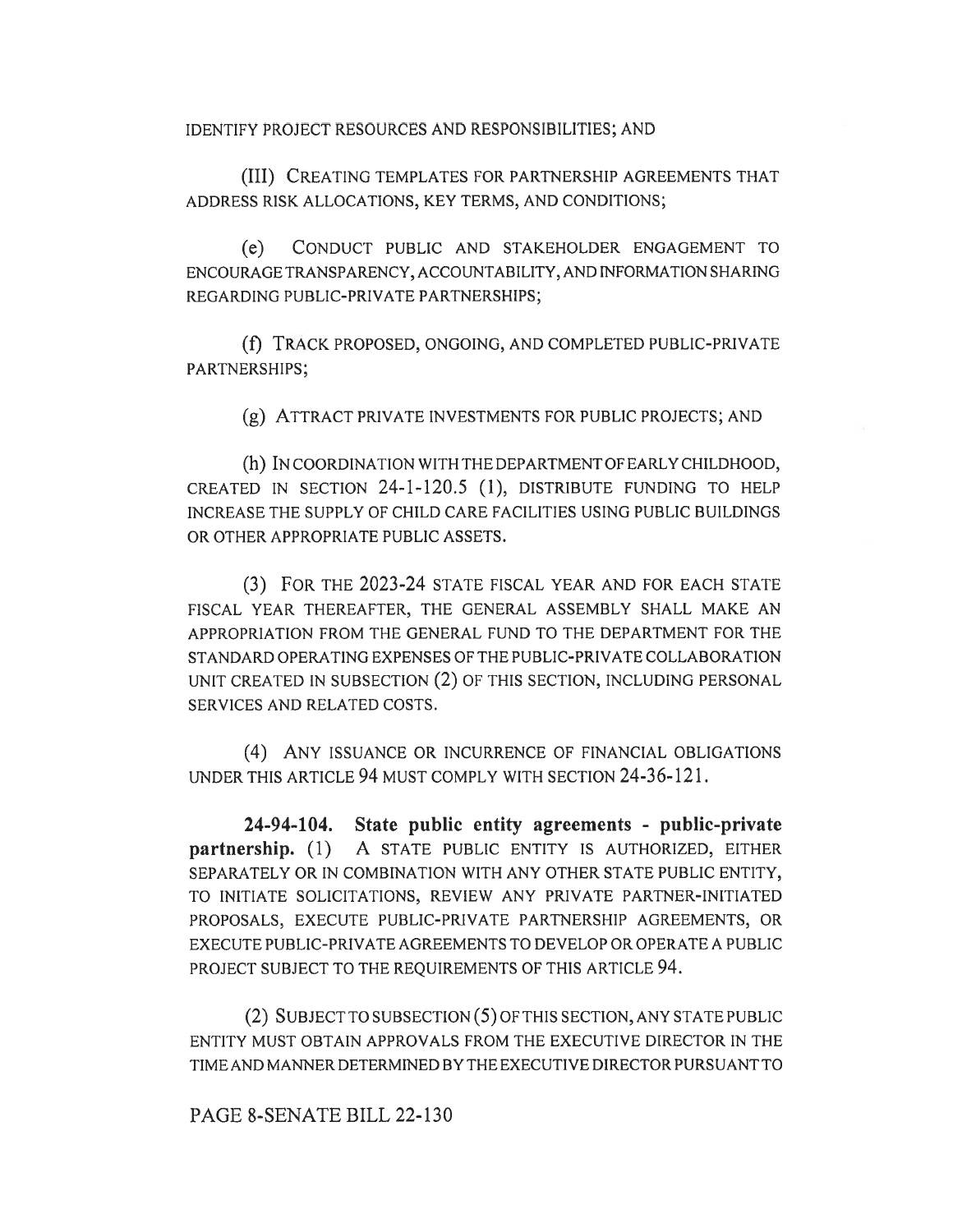SECTIONS 24-94-103 (1)(a) AND (1)(b).

(3) ANY PUBLIC-PRIVATE AGREEMENT ENTERED INTO PURSUANT TO SUBSECTION (1) OF THIS SECTION MUST COMPLY WITH APPLICABLE STATE LAWS AND PROCESSES DEVELOPED BY THE EXECUTIVE DIRECTOR PURSUANT TO SECTION 24-94-103 (1)(a) AND 24-94-103 (1)(b).

(4) SUBJECT TO SUBSECTION (2) OF THIS SECTION, STATE PUBLIC ENTITIES MAY REVIEW ANY PRIVATE PARTNER-INITIATED PROPOSALS BUT NEED NOT RESPOND TO SUCH PROPOSALS.

(5) NOTHING IN THIS ARTICLE 94 SHALL BE CONSTRUED TO PROHIBIT, LIMIT, OR OTHERWISE MODIFY THE SPECIFIC STATUTORY AUTHORITY OF STATE PUBLIC ENTITIES, INCLUDING BUT NOT LIMITED TO THE AUTHORITY SPECIFIED IN SECTIONS 23-3.1-301 (1), 23-3.1-306.5, 23-5-101.7, 24-33.5-510, 24-36-121, 26-6.9-102, 32-22-105 (1)(a)(VIII), 33-1-105(1), 33-10-107(1), 36-1-118(1), 40-2-123, AND 43-4-806, AND THE AUTHORITY SPECIFIED IN PARTS 1 AND 3 OF ARTICLE 46 OF THIS TITLE 24 AND PARTS 8 AND 13 OF ARTICLE 82 OF THIS TITLE 24, TO ENTER INTO A PUBLIC-PRIVATE PARTNERSHIP, A PUBLIC-PRIVATE AGREEMENT, OR OTHER AGREEMENT, OR TO UTILIZE A STATUTORY MECHANISM AS AUTHORIZED BY ANY OTHER PROVISION OF LAW.

24-94-105. Public-private partnership subcommittee - contract review - lease - sale of state property. (1) EXCEPT AS OTHERWISE PROVIDED IN SUBSECTION (2) OF THIS SECTION, A STATE PUBLIC ENTITY THAT INTENDS TO ENTER INTO A CONTRACT, SALE, OR LEASE OF STATE PROPERTY PURSUANT TO SECTION 24-82-102.5 OR 24-94-104 ON OR AFTER THE EFFECTIVE DATE OF THIS SECTION SHALL SUBMIT THE PROPOSED CONTRACT, SALE, OR LEASE OF STATE PROPERTY TO THE PUBLIC-PRIVATE PARTNERSHIP SUBCOMMITTEE CREATED IN SECTION 24-46-102 (4) FOR THE SUBCOMMITTEE'S REVIEW BEFORE ENTERING INTO THE CONTRACT, SALE, OR LEASE OF STATE PROPERTY. THE STATE PUBLIC ENTITY, IN COORDINATION WITH THE COLORADO ECONOMIC DEVELOPMENT COMMISSION STAFF, SHALL SUBMIT A REPORT TO THE SUBCOMMITTEE REGARDING THE ANTICIPATED USE OF THE STATE PROPERTY IN A TIME AND MANNER ESTABLISHED BY THE SUBCOMMITTEE. THE SUBCOMMITTEE SHALL REVIEW THE REPORT AND MAKE ANY RECOMMENDATIONS IT DEEMS NECESSARY TO THE STATE PUBLIC ENTITY. THE STATE PUBLIC ENTITY MUST CONSIDER THE SUBCOMMITTEE'S RECOMMENDATIONS, BUT NEED NOT INCORPORATE OR ADOPT ANY OF THE

PAGE 9-SENATE BILL 22-130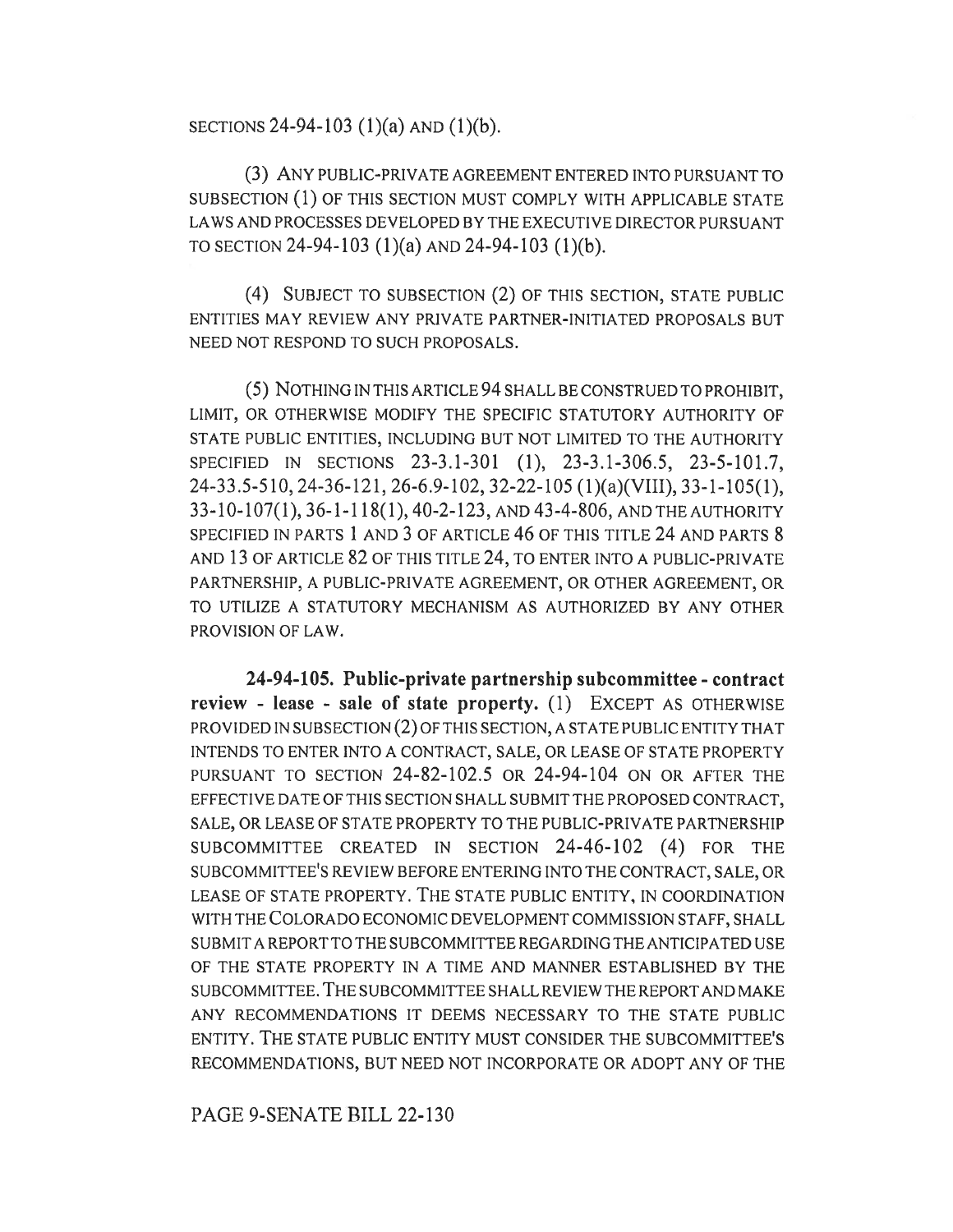#### RECOMMENDATIONS.

(2) SUBSECTION (1) OF THIS SECTION DOES NOT APPLY TO A STATE PUBLIC ENTITY THAT INTENDS TO ENTER INTO A NEW CONTRACT, SALE, OR LEASE OF STATE PROPERTY PURSUANT TO SECTION 24-82-102.5 OR 24-92-104 WITH EXISTING PRIVATE PARTNERS.

24-94-106. Report. (1) THE EXECUTIVE DIRECTOR OR THE EXECUTIVE DIRECTOR'S DESIGNEE SHALL ANNUALLY REPORT ON THE IMPLEMENTATION AND USE OF THIS ARTICLE 94 AT ITS PRESENTATION TO ITS COMMITTEE OF REFERENCE AT A HEARING HELD PURSUANT TO SECTION 2-7-203 (2)(a) OF THE "STATE MEASUREMENT FOR ACCOUNTABLE, RESPONSIVE, AND TRANSPARENT (SMART) GOVERNMENT ACT".

(2) THE REPORT PRESENTED PURSUANT TO SUBSECTION (1) OF THIS SECTION SHALL INCLUDE:

(a) THE NUMBER OF PUBLIC-PRIVATE PARTNERSHIPS THAT WERE EXECUTED TO DEVELOP OR OPERATE A PUBLIC PROJECT PURSUANT TO THIS ARTICLE 94 DURING THE YEAR IN WHICH THE REPORT IS PRESENTED;

(b) THE PROJECT DELIVERY METHOD AND FINANCING METHOD OF EACH PUBLIC-PRIVATE PARTNERSHIP SPECIFIED IN SUBSECTION (2)(a) OF THIS SECTION; AND

(C) AN OVERVIEW OF THE IMPORTANT SOCIAL OR ECONOMIC VALUE OF EACH PUBLIC-PRIVATE PARTNERSHIP SPECIFIED IN SUBSECTION (2)(a) OF THIS SECTION.

(3) THE EXECUTIVE DIRECTOR OR THE EXECUTIVE DIRECTOR'S DESIGNEE SHALL ANNUALLY PROVIDE THE INFORMATION SPECIFIED IN SUBSECTION (1) OF THIS SECTION TO THE JOINT BUDGET COMMITTEE.

SECTION 3. In Colorado Revised Statutes, 24-46-102, add (4) as follows:

24-46-102. Colorado economic development commission creation - membership - definition. (4) BEGINNING ON SEPTEMBER 1, 2022, THE ECONOMIC DEVELOPMENT COMMISSION SHALL ESTABLISH A PUBLIC-PRIVATE PARTNERSHIP SUBCOMMITTEE TO REVIEW PROPOSED

## PAGE 10-SENATE BILL 22-130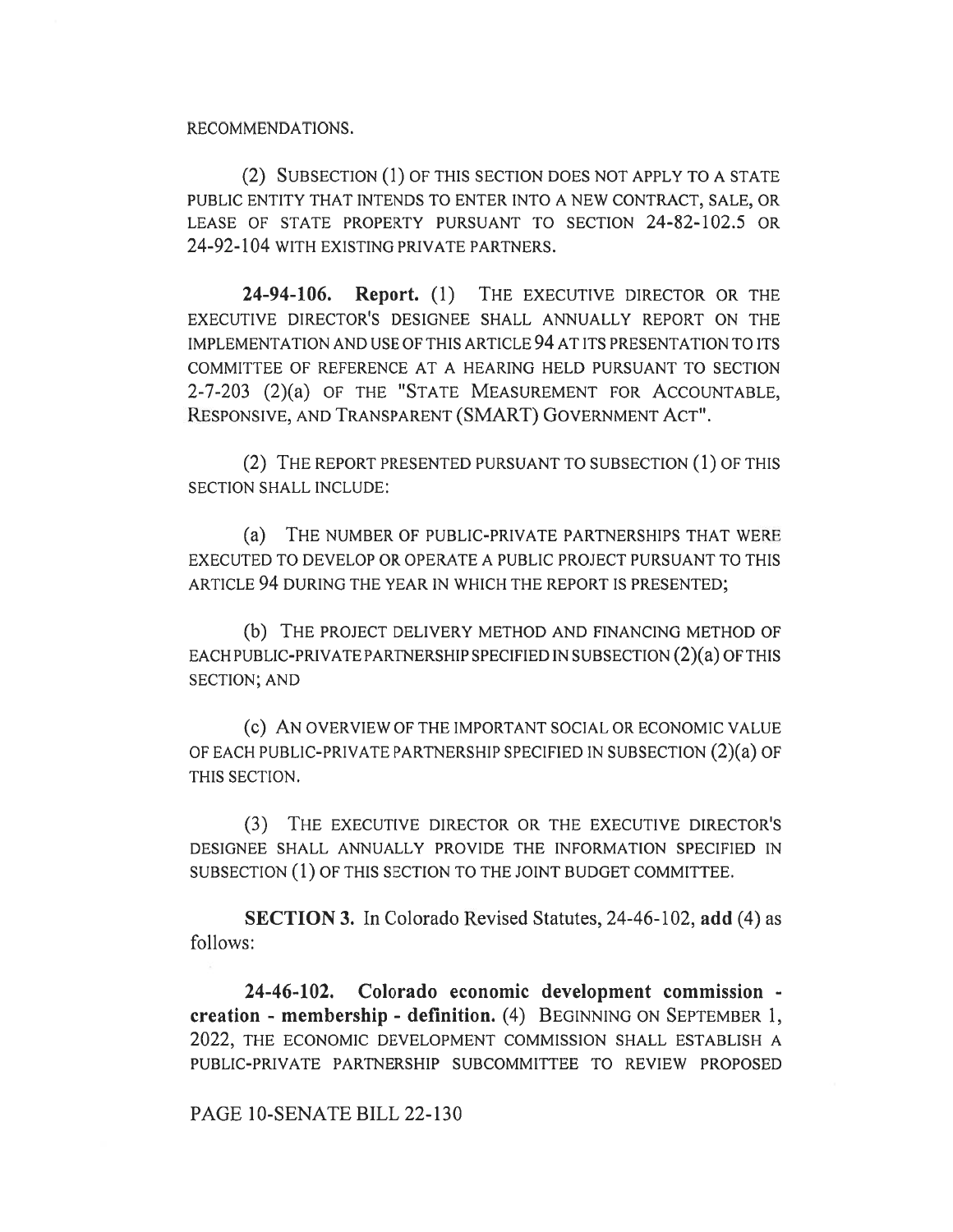CONTRACTS, SALES, AND LEASES OF STATE PROPERTY AS SPECIFIED IN SECTION 24-94-105. THE SUBCOMMITTEE CONSISTS OF AT LEAST THREE MEMBERS OF THE COMMISSION AS SELECTED BY THE COMMISSION. AT NO TIME SHALL ALL OF THE MEMBERS OF THE SUBCOMMITTEE BE APPOINTEES FROM THE SAME APPOINTING AUTHORITY.

SECTION 4. In Colorado Revised Statutes, 24-101-105, amend  $(1)(a)(XIV)$  and  $(1)(a)(XV)$ ; and add  $(1)(a)(XVIII)$  as follows:

**24-101-105.** Application of this code.  $(1)(a)$  This code shall apply to all publicly funded contracts entered into by all governmental bodies of the executive branch of this state; except that this code shall not apply to:

(XIV) Annuities; and

(XV) Real property or interest in real property; AND

(XVIII) PUBLIC-PRIVATE PARTNERSHIPS AUTHORIZED BY PART 1 OF ARTICLE 94 OF THIS TITLE 24.

SECTION 5. In Colorado Revised Statutes, 24-82-102.5, amend  $(2)(c)$ ,  $(4)(d)$ , and  $(5)$  as follows:

24-82-102.5. Unused state-owned real property - cash fund legislative declaration - definitions. (2) As used in this section, unless the context otherwise requires:

(c) "Unused state-owned real property" means state-owned real property IDENTIFIED IN THE INVENTORY LIST MAINTAINED ON THE DEPARTMENT'S WEBSITE PURSUANT TO SUBSECTION (3) OF THIS SECTION, THAT IS NOT BEING USED AT ITS OPTIMAL OR BEST USE, THAT IS owned by or under the control of a state agency, not including the division of parks and wildlife in the department of natural resources and not including the state board of land commissioners or any state institution of higher education as defined in section 24-30-1301 (18), AND that is not otherwise protected for or dedicated to another use such as an access or a conservation easement.

(4) (d) The department may enter into contracts with qualified developers for proposals to construct affordable housing, child care facilities, public school facilities, or residential mental and behavioral health

PAGE 11-SENATE BILL 22-130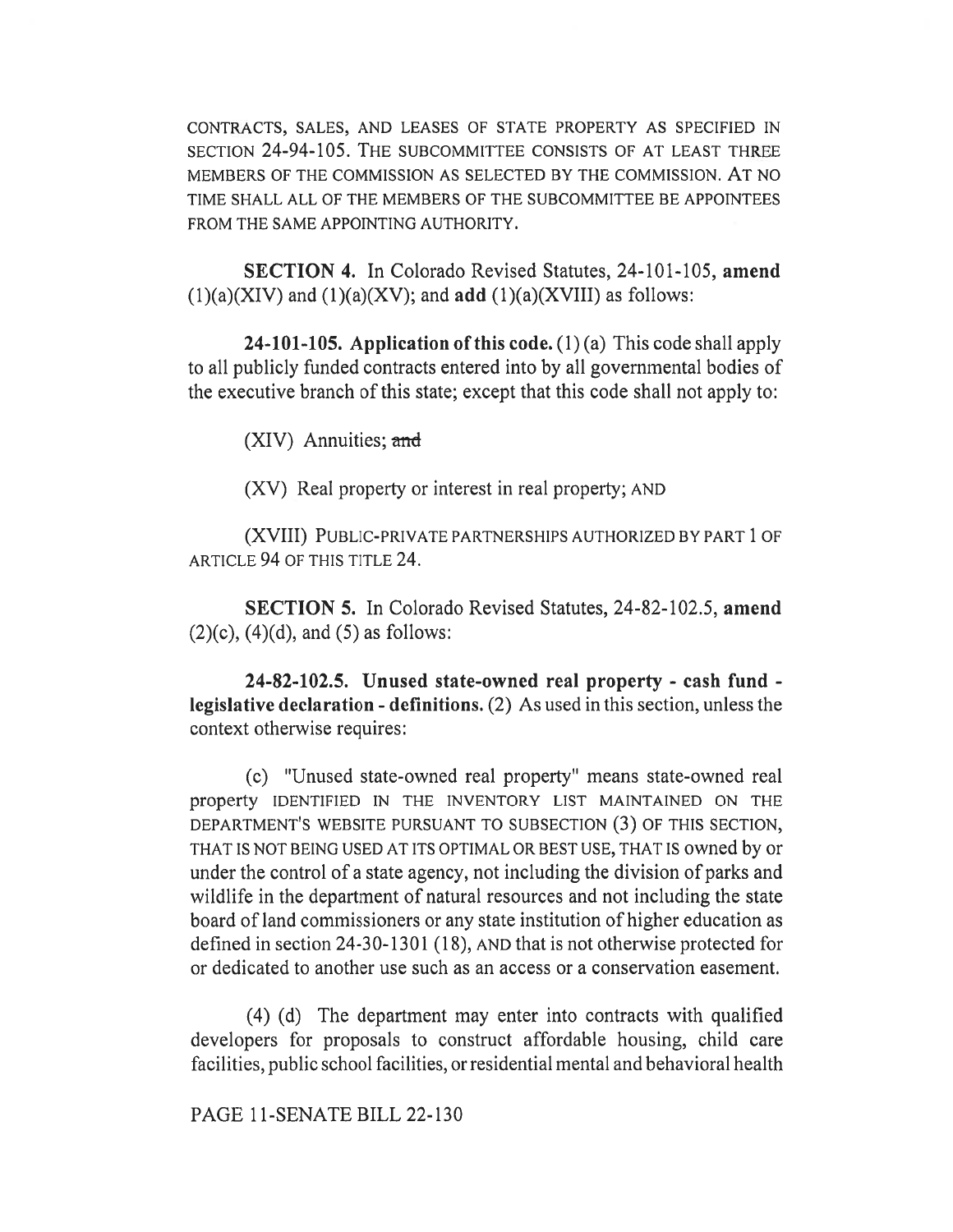care facilities, or to place renewable energy facilities on unused state-owned real property that the department has deemed suitable under subsection  $(4)(a)$  of this section, subject to available appropriations. Budget requests under this-section-must be-made-through the-process-established-in-section-24-37-304 (1)(c.3); except that budget requests under this section may not be made through a request for a supplemental appropriation. Notwithstanding section 24-82-102 (2)(a), contracts between the state and qualified developers may not require improvements constructed on state property for the purposes of this section to become the property of the state upon termination of a lease for such property.

(5) (a) The unused state-owned real property fund is hereby created in the state treasury. Unless otherwise directed, the state treasurer shall credit all proceeds from the sale, rent, or lease, including any leases entered into under section 24-82-102 (2)(a), of unused state-owned real property AND ANY REVENUE GENERATED FROM PUBLIC-PRIVATE AGREEMENTS PURSUANT TO SECTION 24-94-103 to the fund. The fund also consists of any other money that the general assembly may appropriate or transfer to the fund.

(b) The state treasurer shall credit all interest and income derived from the deposit and investment of money in the unused state-owned real property fund to the fund. Any unexpended and unencumbered money in the fund at the end of a fiscal year remains in the fund. Subject to annual appropriation by the general-assembly, the department may expend-money from the fund-for

(C) (I) THE MONEY IN THE UNUSED STATE-OWNED REAL PROPERTY FUND IS CONTINUOUSLY APPROPRIATED TO THE DEPARTMENT FOR:

(A) The purposes set forth in this section, including for appraisals, surveys, and property improvement, and for any operational costs to administer this section; AND

(B) PUBLIC-PRIVATE AGREEMENTS, AS DEFINED IN SECTION 24-94-102 (7), AND ANY ASSOCIATED COSTS.

(II) FOR THE 2022-23 STATE FISCAL YEAR, THE GENERAL ASSEMBLY SHALL MAKE AN APPROPRIATION FROM THE FUND TO THE DEPARTMENT FOR THE STANDARD OPERATING EXPENSES OF THE PUBLIC-PRIVATE

### PAGE 12-SENATE BILL 22-130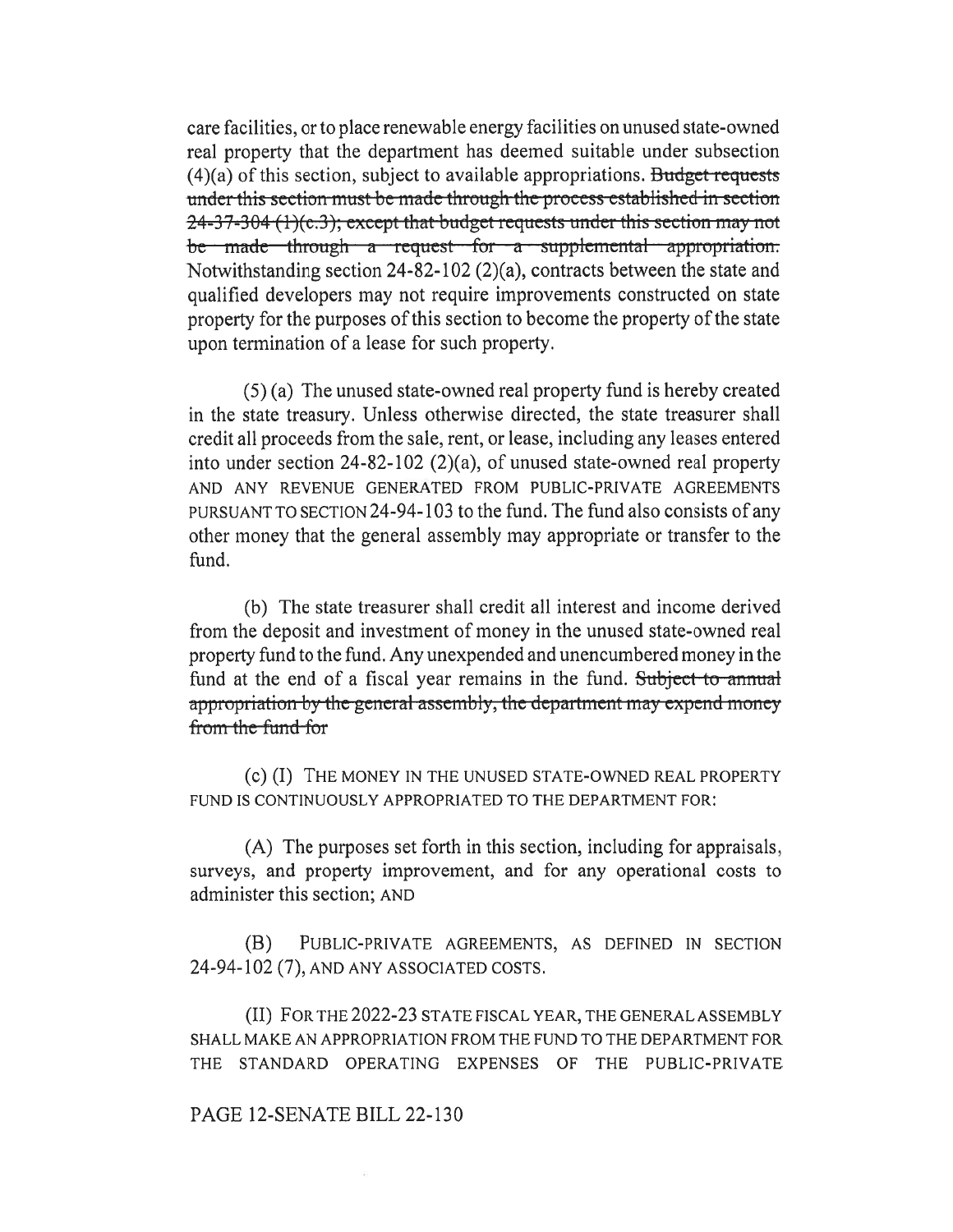COLLABORATION UNIT CREATED IN SECTION 24-94-103 (2), INCLUDING PERSONAL SERVICES AND RELATED COSTS.

(d) ON JULY 1, 2022, THE STATE TREASURER SHALL TRANSFER FIFTEEN MILLION DOLLARS FROM THE GENERAL FUND TO THE FUND.

SECTION 6. Appropriation. (1) For the 2022-23 state fiscal year, \$306,634 is appropriated to the department of personnel. This appropriation is from the unused state-owned real property fund created in section 24-82-102.5 (5)(a), C.R.S. To implement this act, the department may use this appropriation as follows:

(a) \$283,984 for personal services related to the public-private collaboration unit, which amount is based on an assumption that the department will require an additional 3.0 FTE; and

(b) \$22,650 for operating expenses related to the public-private collaboration unit.

(2) For the 2022-23 state fiscal year, \$49,285 is appropriated to the department of law. This appropriation is from reappropriated funds received from the department of personnel from the unused state-owned real property fund created in section 24-82-102.5 (5)(a), C.R.S., and is based on an assumption that the department of law will require an additional 0.3 FTE. To implement this act, the department of law may use this appropriation to provide legal services for the department of personnel.

SECTION 7. Safety clause. The general assembly hereby finds,